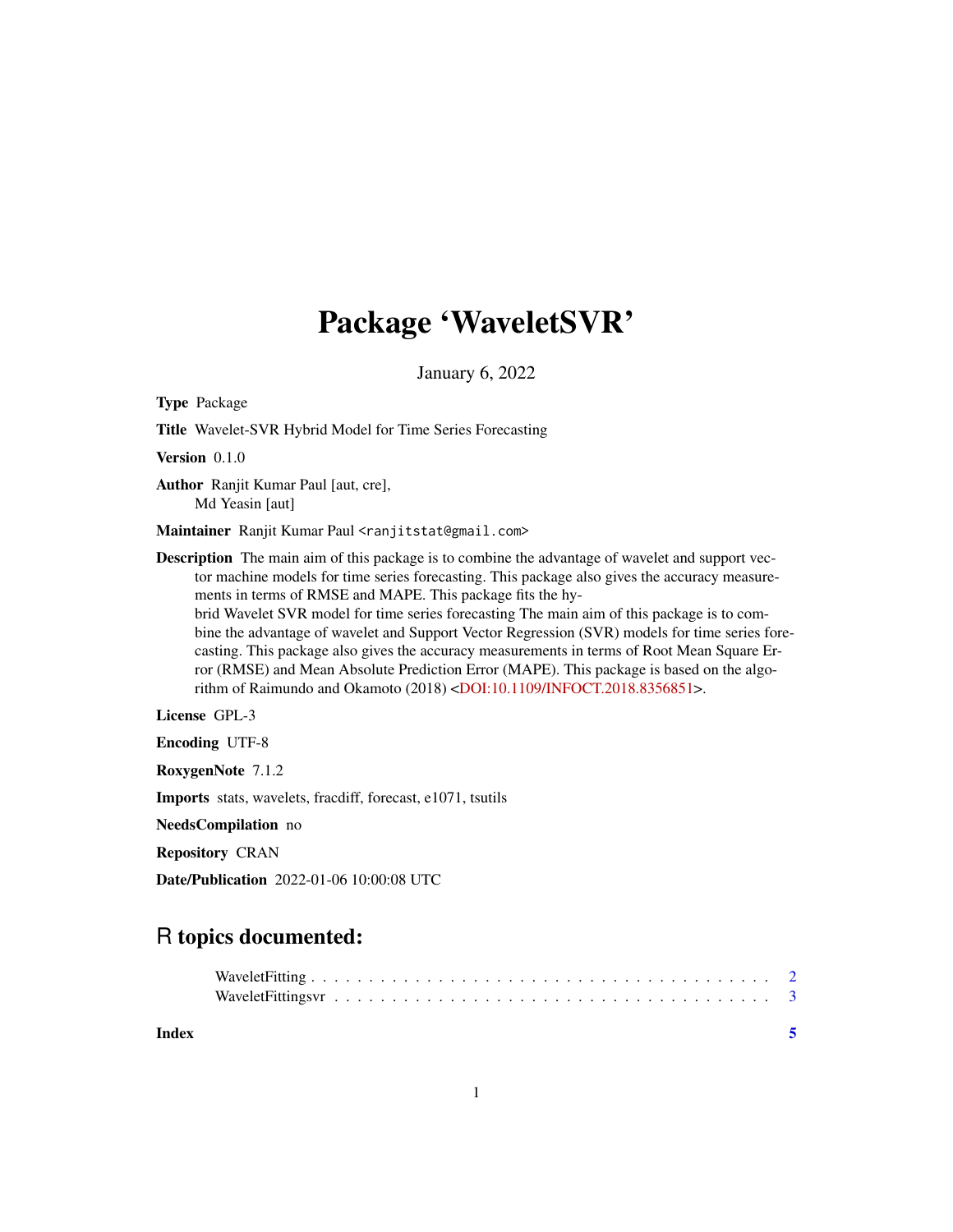<span id="page-1-0"></span>

#### Description

Transforms the time series data by using hybrid MODWT algorithm.

#### Usage

```
WaveletFitting(
  ts,
  Wvlevels,
  WFilter = "haar",
  bndry = "periodic",
  FFlag = TRUE
)
```
#### **Arguments**

| ts       | Univariate time series                                                      |
|----------|-----------------------------------------------------------------------------|
| Wylevels | The level of wavelet decomposition                                          |
| WFilter  | Wavelet filter use in the decomposition                                     |
| bndry    | The boundary condition of wavelet decomposition: 'periodic' or 'reflection' |
| FFlag    | The FastFlag condition of wavelet decomposition: True or False              |

#### Value

• WaveletSeries - The wavelet trasnform of the series

#### References

- Aminghafari, M. and Poggi, J.M. 2007. Forecasting time series using wavelets. Internationa Journal of Wavelets, Multiresolution and Inforamtion Processing, 5, 709 to 724
- Percival D. B. and Walden A. T. 2000. Wavelet Methods for Time-Series Analysis. Cambridge Univ. Press, U.K.
- Paul R. K., Prajneshu and Ghosh H. 2013. Wavelet Frequency Domain Approach for Modelling and Forecasting of Indian Monsoon Rainfall Time-Series Data. Journal of the Indian society of agricultural statistics, 67, 319 to 327.

#### Examples

```
data<-rnorm(100,mean=100,sd=50)
Wavelet<-WaveletFitting(ts=data,Wvlevels=3,WFilter='haar',bndry='periodic',FFlag=TRUE)
```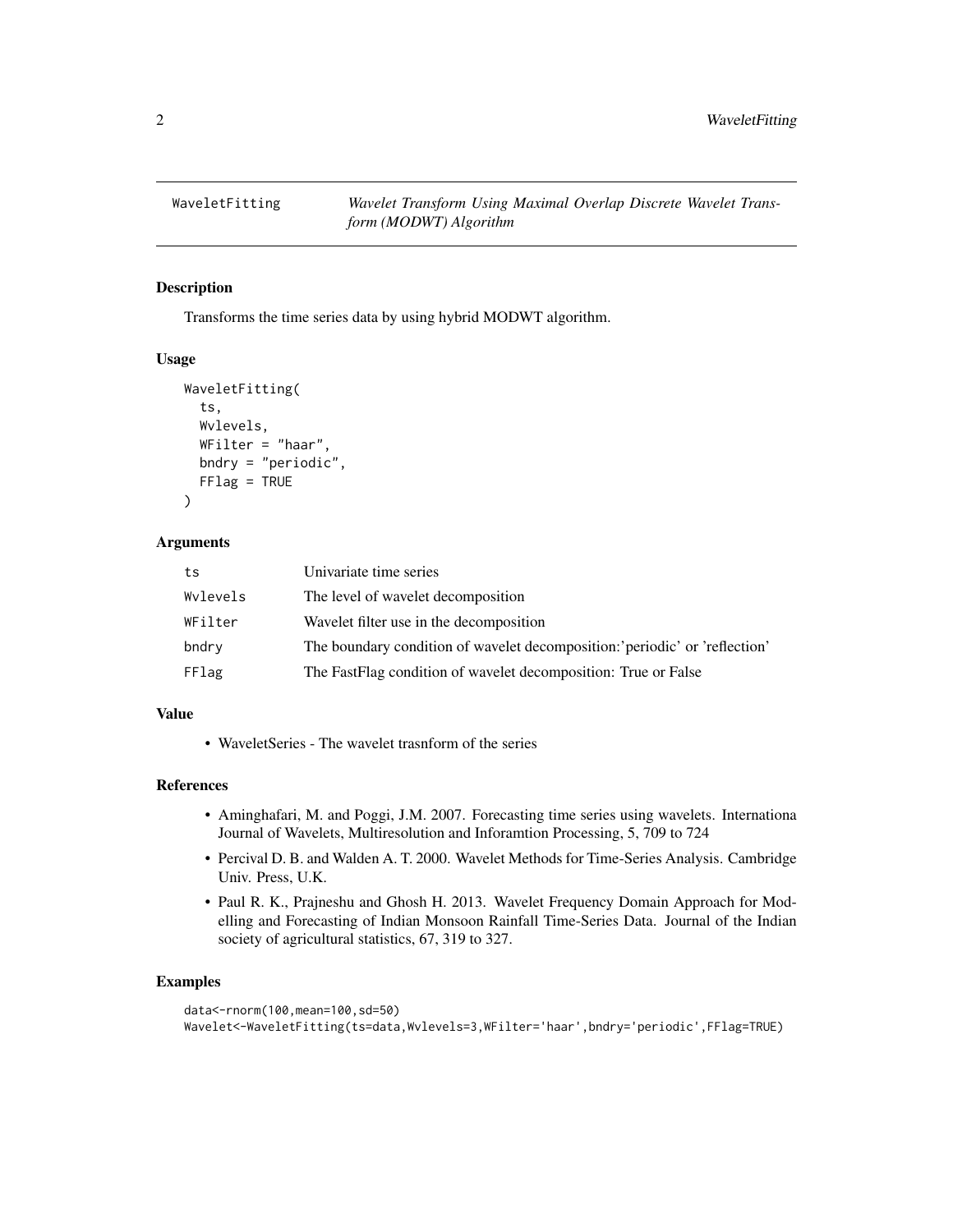<span id="page-2-0"></span>WaveletFittingsvr *Wavelet-SVR Hybrid Model for Forecasting*

#### **Description**

The main aim of this package is to combine the advantage of wavelet and Support Vector Regression (SVR) models for time series forecasting. This package also gives the accuracy measurements in terms of Root Mean Square Error (RMSE) and Mean Absolute Prediction Error (MAPE).

#### Usage

```
WaveletFittingsvr(
  ts,
  tlag = ACF,
  Waveletlevels,
  WaveletFilter = "haar",
  boundary = "periodic",
  FastFlag = TRUE,
  SplitRatio = 0.8)
```
#### Arguments

| ts            | Univariate time series                                         |
|---------------|----------------------------------------------------------------|
| tlag          | Number of lags                                                 |
| Waveletlevels | The level of wavelet decomposition                             |
| WaveletFilter | Wavelet filter use in the decomposition                        |
| boundary      | The boundary condition of wavelet decomposition                |
| FastFlag      | The FastFlag condition of wavelet decomposition: True or False |
| SplitRatio    | Training and testing data split                                |

#### Value

- TrainFittedValue Fitted value of train data
- TestPredictedValue Predicted value of test data
- AccuracyTable RMSE and MAPE of train and test data

#### References

- Aminghafari, M. and Poggi, J.M. 2007. Forecasting time series using wavelets. Internationa Journal of Wavelets, Multiresolution and Inforamtion Processing, 5, 709 to 724
- Percival, D. B. and Walden A. T. 2000. Wavelet Methods for Time-Series Analysis. Cambridge Univ. Press, U.K.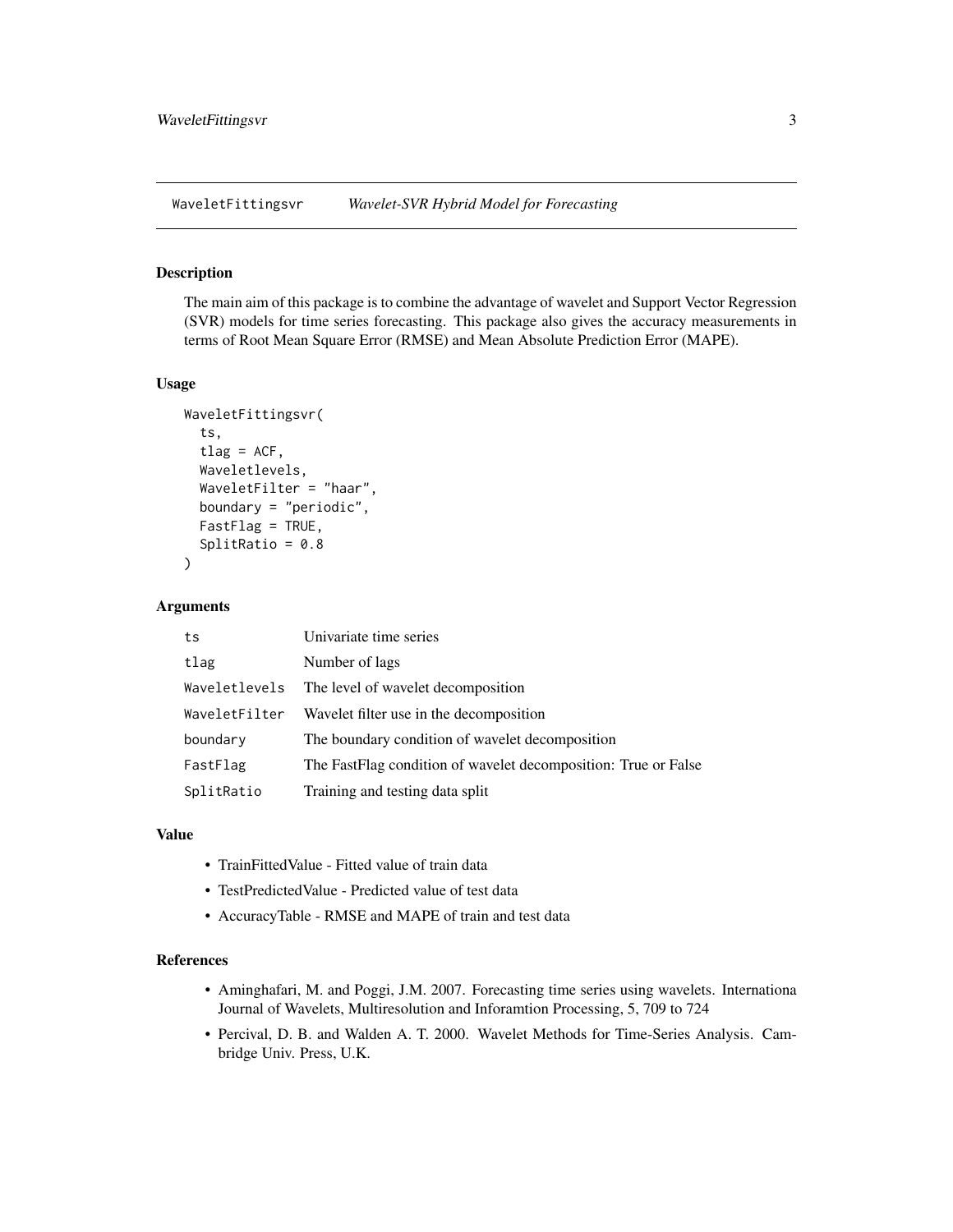- Paul, R. K., Prajneshu and Ghosh H. 2013. Wavelet Frequency Domain Approach for Modelling and Forecasting of Indian Monsoon Rainfall Time-Series Data. Journal of the Indian society of agricultural statistics, 67, 319 to 327.
- Paul, R. K. and Birthal, P.S. 2015. Investigating rainfall trend over India using wavelet technique. Journal of Water and Climate Change, 7, 365 to 378.
- Paul, R. K. 2015. ARIMAX-GARCH-WAVELET Model for forecasting volatile data. Model Assisted Statistics and Application, 10, 243 to 252.
- Raimundo, M. S. and Okamoto, J. 2018. SVR-wavelet adaptive model for forecasting financial time series. International Conference on Information and Computer Technologies (ICICT), 111-114, doi: 10.1109/INFOCT.2018.8356851.

#### Examples

```
data<-rnorm(100,mean=100,sd=50)
WSVR<-WaveletFittingsvr(ts=data,tlag=2,Waveletlevels=3)
```